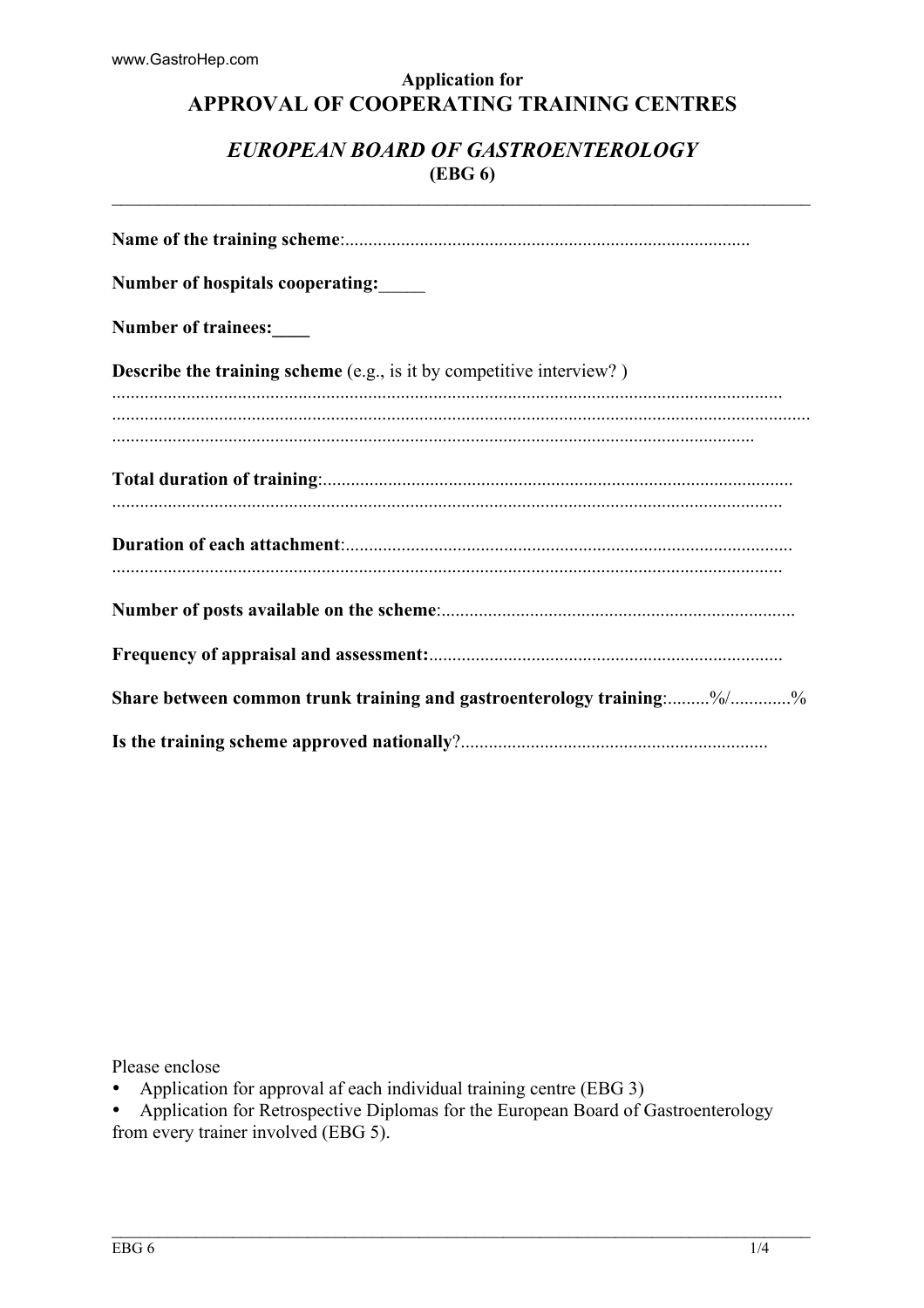# List the cooperating hospitals:

|--|--|

#### Senior gastroenterology staff:

Name and qualifications

# Function and procedures of the unit/hospital: (please describe)

 $\ldots$  .

# National and European status of the clinic:

University hospital University affiliated hospital Approved for Gastroenterology Training by appropriate National Body: Approved/seeking approval by the EBG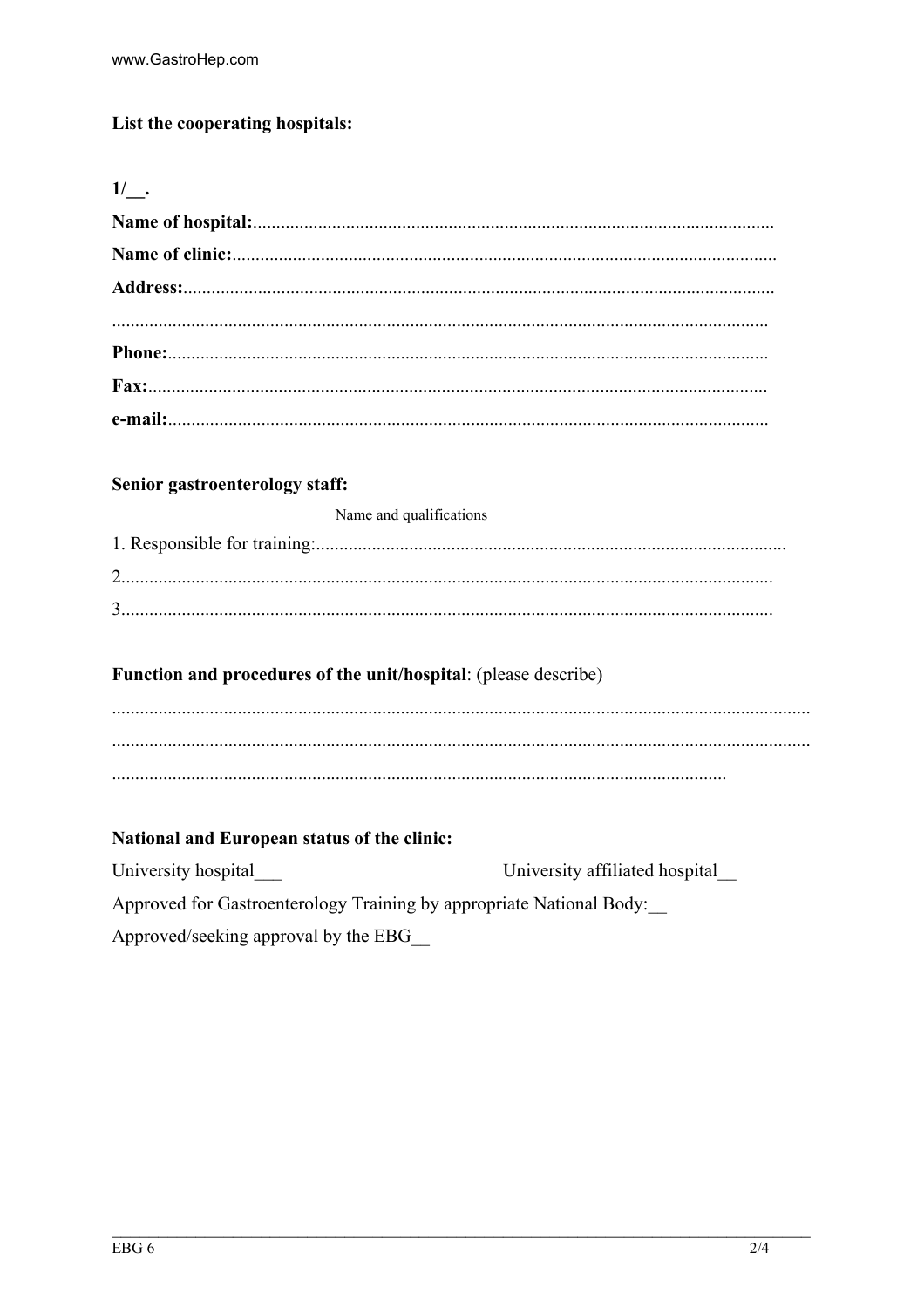# List the cooperating hospitals:

#### $2/$  .

#### Senior gastroenterology staff:

| Name and qualifications |  |  |  |  |  |
|-------------------------|--|--|--|--|--|
|-------------------------|--|--|--|--|--|

#### Function and procedures of the unit/hospital: (please describe)

# National and European status of the clinic:

University hospital University affiliated hospital Approved for Gastroenterology Training by appropriate National Body: Approved/seeking approval by the EBG\_